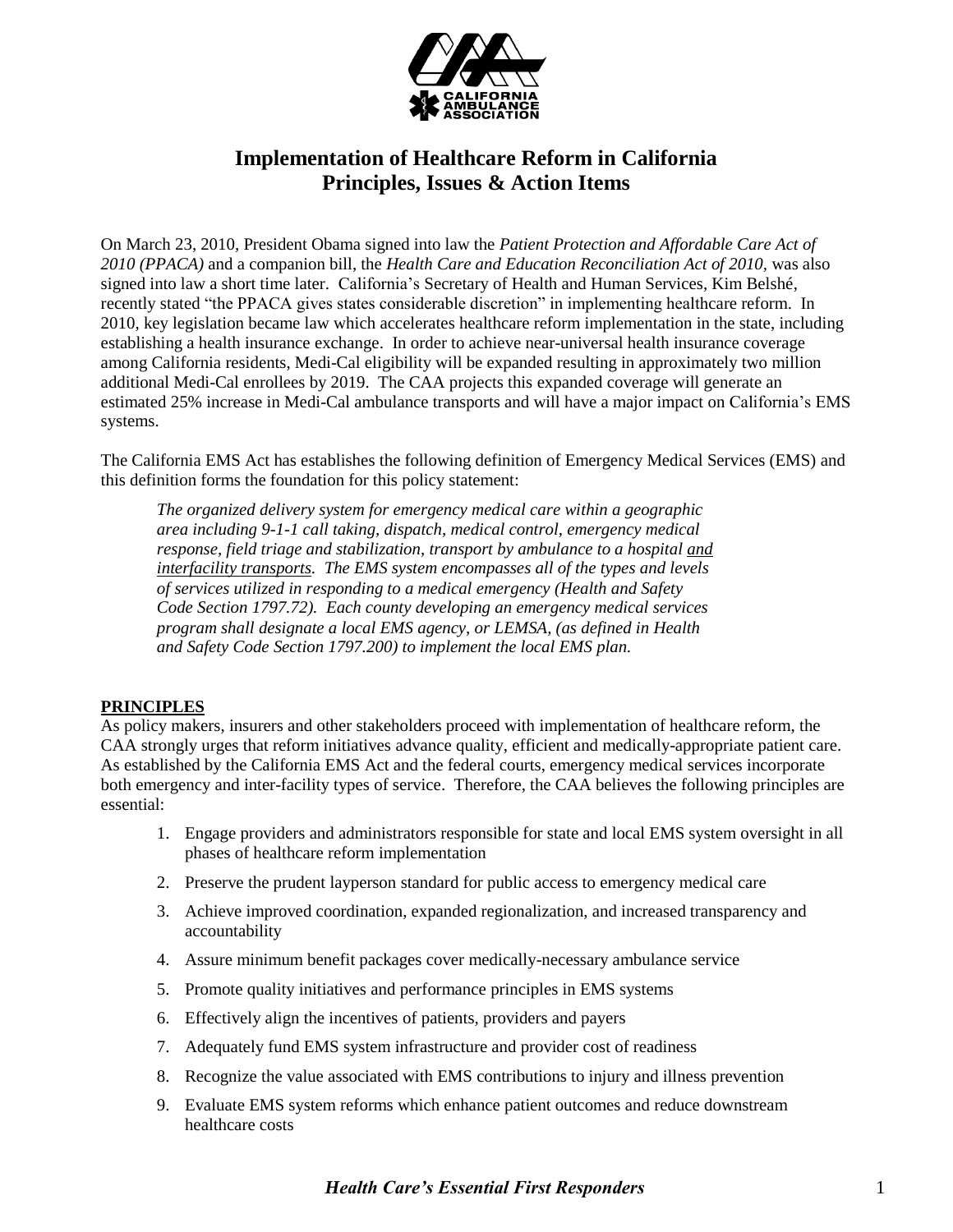# **ISSUES**

Below are issues that require further research and deliberation:

- 1. Will pay-for-performance & pay-for-reporting demonstration projects be applied to ambulance (value-based purchasing)?
- 2. Under new coordinated care models and accountable care organizations (ACOs), are there opportunities for pass-through payments from other health care providers to ambulance providers in order to reduce hospital readmissions?
- 3. Will new innovative wireless health care applications offer new revenue opportunities for EMSbased patient monitoring?
- 4. Are home and community-based care systems opportunities for expanded scope of services?
- 5. Will Medi-Cal's global capitated payments to safety-net hospital systems include safety net EMS providers?
- 6. Will EMS be included in the new trauma center program to boost emergency department and trauma center capacity? Will EMS be included in research on innovative models for emergency care systems?
- 7. Will medically necessary ambulance transport services be included in minimum benefits packages?
- 8. Could national and regional competitive bidding projects be expanded to include ambulance services (i.e., DME)?
- 9. Could integrated systems of care force ambulance payments to be bundled with other health care providers (i.e., SNF-PPS, Ohio SNFs)?
- 10. Should Medi-Cal programs adopt Medicare-level payments for safety net EMS services just as for primary care services?
- 11. Can comparative effectiveness research be applied to assure evidence-based EMS reforms and appropriate ambulance medical necessity criteria?
- 12. Can health care quality initiatives be applied to increase EMS system clinical and financial performance?
- 13. Can improved systems of transport authorization reduce ambulance payment denials and bad debt?
- 14. Can new mobile health care models generate savings in downstream healthcare costs?

# **ACTION ITEMS**

Below are initial action items designed to assure the interests of California EMS systems and providers are represented in all phases of healthcare reform in California:

- Create a CAA statement establishing principles for healthcare reform in California.
- Send letter to new state HHS Secretary requesting the health insurance exchange "include medically necessary ground ambulance transportation" in the minimum benefits package; reinforce need for EMS and ambulance input in the healthcare reform implementation process.
- Host meeting with leaders of EMSA, EMSAAC and EMDAC to discuss EMS impact of healthcare reform implementation; recommend EMSA hosted "Healthcare Reform Implementation - EMS Task Force."
- Recommend EMS stakeholders (EMSA, EMSAC, EMDAC, CAA, CalChiefs) make a joint presentation to the California Healthcare Reform Implementation Task Force.
- Seek elaboration from DHCS regarding the state's "investments in the safety net system;" what are the implications/opportunities for EMS systems?

# *Health Care's Essential First Responders* 2